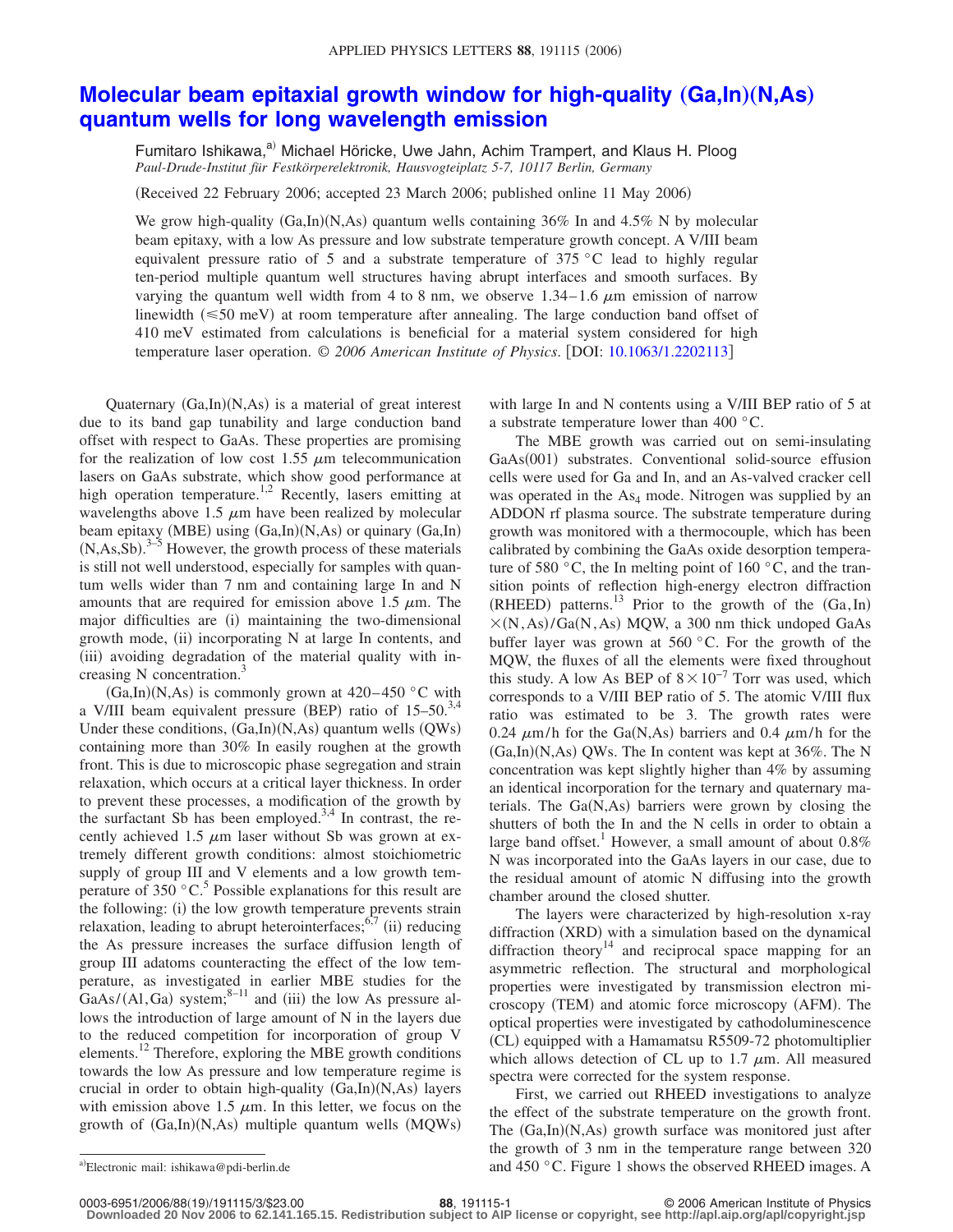

FIG. 1. RHEED patterns along the  $[1\bar{1}0]$  direction during the growth of 3 nm  $Ga_{0.6}In_{0.4}N_{0.04}As_{0.96}$  for the respective temperatures at a V/III BEP ratio of 5.

comparatively bright and streaky pattern was observed at temperatures between 350 and 390 °C. In contrast, the pattern becomes dim at lower temperatures. On the other hand, a roughening of the surface is observed at temperatures above 420 °C. The preferable growth temperature is about 50  $\degree$ C lower than commonly used values.<sup>4</sup> The thickness of 3 nm is presumably lower than the critical thickness and strain relaxation has not yet occured.<sup>4,9</sup> Therefore, the roughening probably results from the incongruent sublimation of As from the growth front due to the low As pressure, which disturbs the layer by layer growth. Consequently, the optimal growth temperature must be correspondingly reduced.<sup>8</sup>

The above interpretation was examined by growing a MQW structure consisting of ten periods of  $[(Ga, In)(N, As)]$  $(4 \text{ nm})$ /Ga $(N, As)$   $(11 \text{ nm})$ ] at a substrate temperature of 375 °C. A bright and streaky RHEED pattern was observed throughout the growth, and a clear  $2 \times 3$  reconstruction appeared during the growth of the barriers.<sup>13</sup> Figure 2 displays an  $\omega$ -2 $\theta$  XRD profile across the GaAs(004) reflection for this sample. The XRD profile exhibits satellite peaks with clearly resolved eight interference fringes stemming from the tenperiod MQW structure, which demonstrates abrupt interfaces and a high periodicity of the MQW.<sup>15</sup> The simulated profile



FIG. 2. Experimental and simulated XRD  $\omega - 2\theta$  scans of the [(Ga,In)  $(N, As)$  (4 nm)/Ga $(N, As)$  (11 nm)] ten-period MQW across the GaAs(004) reflection. The MQW satellites are denoted by  $SL(\pm n)$ . The compositions obtained from the fit are  $4.5\%$  N and  $35.5\%$  In for  $(Ga, In)(N, As)$  and  $0.8\%$ 



FIG. 3. Structural and morphological characteristics of the ten-period  $[(Ga, In)(N, As)$   $(8 \text{ nm})/Ga(N, As)$   $(14 \text{ nm})]$  MQW. (a) XRD reciprocal space map around the asymmetric GaAs(224) reflection, (b) cross-sectional TEM micrograph, and (c) AFM surface micrograph taken over an area of  $10 \times 10 \ \mu m^2$ . The root mean square roughness of this sample is 0.5 nm.

assuming a coherently strained layer structure is also shown in Fig. 2. The composition of the constituent layers is determined by taking into account the thicknesses obtained from the TEM micrograph (not shown here). As a result, we obtained  $4.5\%$  N and  $35.5\%$  In for the 3.9 nm  $(Ga, In)(N, As)$ QW and  $0.8\%$  N for the 10.8 nm Ga(N,As) barriers.

To obtain the desired long wavelength emission, we grew three ten-period MQWs with QW widths of 6, 7, and 8 nm, separated by 14 nm barriers. These samples were grown under identical conditions as the previous 4 nm thick MQW. XRD scans around the GaAs(004) reflection showed that these samples kept their constituents' compositions of 36% In and 4.5% N for the  $(Ga, In)(N, As)$  wells and 0.8% N for the Ga(N,As) barriers. The structural properties of the ten-period MQW with the 8 nm wide QWs can be deduced from the data of Fig. 3. In the XRD reciprocal space map shown in Fig.  $3(a)$ , satellite peaks with interference fringes stemming from the MQW structure can be resolved. In addition, the arrangement of those peaks along the  $[001]$  direction reveals that the constituting layers are coherently grown without strain relaxation. A cross-sectional TEM micrograph shows the regularly stacked ten QW layers which remain smooth throughout the structure. Moreover, the surface AFM micrograph taken over a  $10 \times 10 \ \mu m^2$  range shows a smooth surface with a root mean square roughness of 0.5 nm. These results confirm the high structural quality of this sample which is comparable to that of state-of-the-art samples grown using Sb as surfactant.<sup>3</sup>

Finally, we investigated the optical properties of the above described samples by CL at room temperature (RT). Prior to the measurements, rapid thermal annealing at 720 °C for 60 s was employed to enhance the luminescence yield. It is noteworthy that annealing up to 800 °C causes a negligible blueshift. Figure  $4(a)$  shows RT CL spectra for the series of the ten-period MQWs with different QW widths. We observe emission in the range from 1.34 to 1.6  $\mu$ m, showing a clear redshift of the spectral peak position with increasing QW width. The larger intensities obtained for the wider (7 and 8 nm) MQWs presumably result from an en-

N for Ga(N,As). The inset shows the profile over a wide angular range.<br>Downloaded 20 Nov 2006 to 62.141.165.15. Redistribution subject to AIP license or copyright, see http://apl.aip.org/apl/copyright.jsp